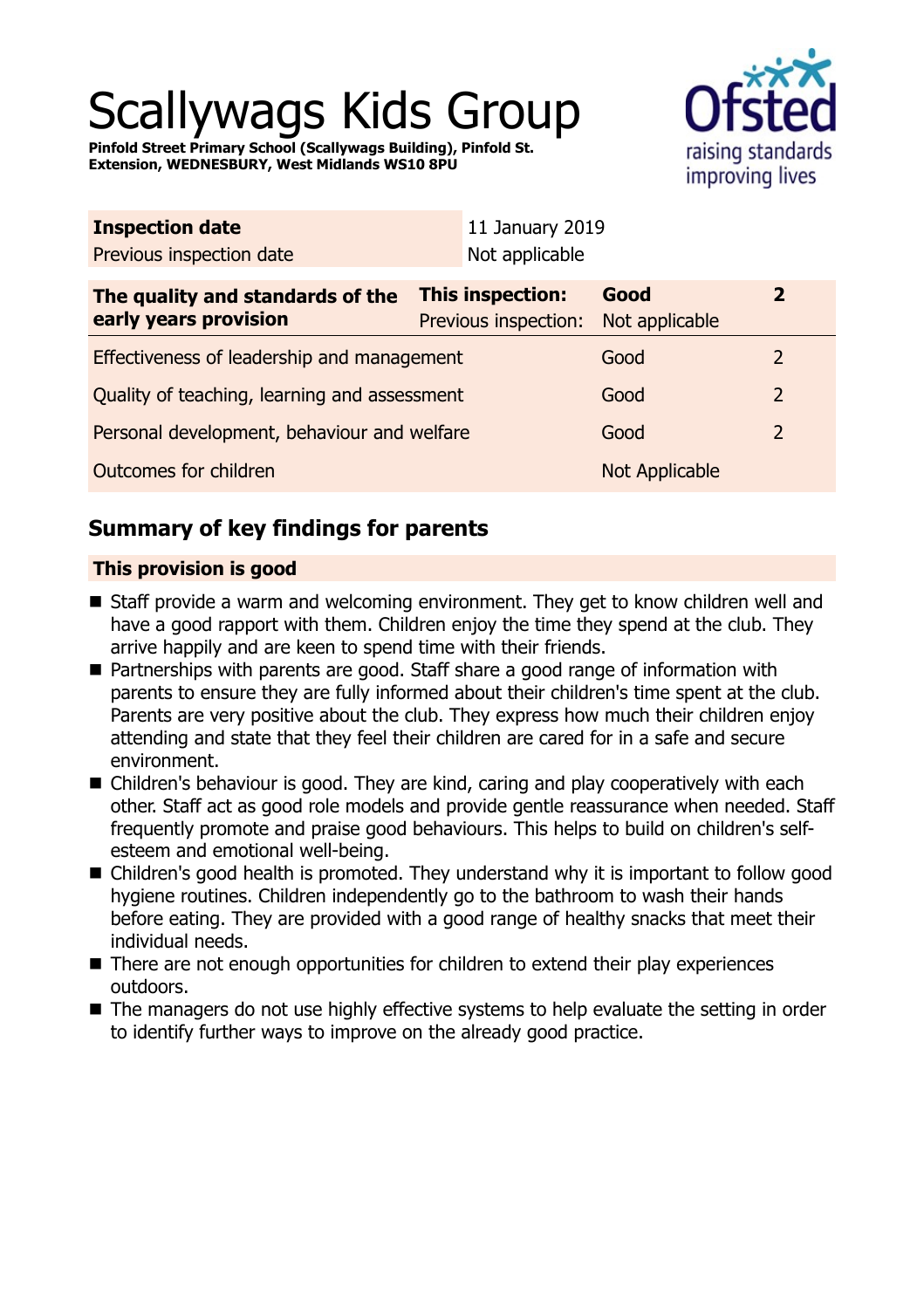## **What the setting needs to do to improve further**

### **To further improve the quality of the early years provision the provider should:**

- $\blacksquare$  strengthen the opportunities for children to extend their play outdoors
- use self-evaluation more sharply to identify further areas for development and raise the quality of the setting to an exceptional level.

#### **Inspection activities**

- $\blacksquare$  The inspector observed staff engaging with children in a range of activities.
- $\blacksquare$  The inspector completed a joint observation with the managers.
- $\blacksquare$  The inspector held a meeting with the managers. She looked at relevant documentation, such as evidence of the suitability of staff working in the club.
- $\blacksquare$  The inspector spoke to children, staff and parents during the inspection and took account of their views.

**Inspector** Amanda Tompkin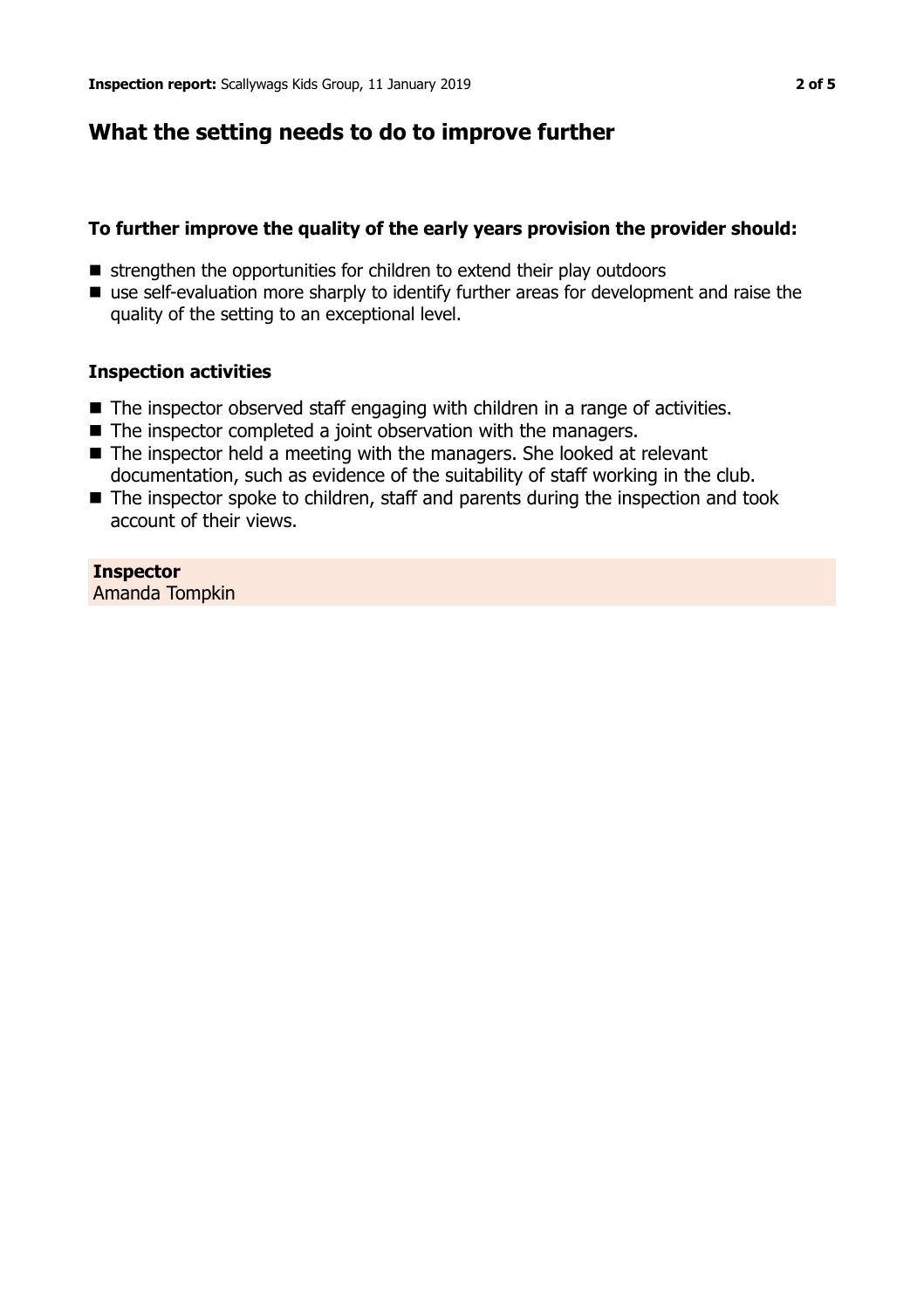## **Inspection findings**

#### **Effectiveness of leadership and management is good**

The arrangements for safeguarding are effective. Staff have a secure knowledge of the procedures for reporting concerns they may have about a child's welfare. They supervise children well and maintain a safe environment. Staff follow established routines when collecting children from their classroom at the end of the school day. Staff are well qualified and update their training on a regular basis. This has a positive impact on the quality of care provided. Staff, who also work in the host school, liaise effectively with class teachers. They share information that helps them plan activities and experiences that build on and complement children's learning in school.

#### **Quality of teaching, learning and assessment is good**

Staff use their knowledge of children's development to inform the planning of activities. Children are motivated and become fully engrossed in their play. For example, they particularly enjoy decorating biscuits and creating colourful greeting cards using paper, coloured pencils and collage materials. This helps to develop their creative skills. Staff actively get involved with children's play. They speak to the children about what they are doing and ask questions to encourage them to extend on their ideas. Children work together to build a house using construction bricks. They confidently make choices from the well-resourced indoor environment.

#### **Personal development, behaviour and welfare are good**

Staff encourage children to continue to develop their independence. For example, children take responsibility for their own belongings, hanging up their coats and bags when they arrive at the club. Children eagerly help with routine tasks, such as setting the table for snack time and clearing away afterwards. Staff help children to learn how to keep themselves safe from harm. They involve children when completing risk assessments on the environment. Older children interact well with younger children by including them in their play. They learn to share and take turns. Staff involve children in creating the rules of the club. Staff provide a calm and restful area in the club where children can relax and take part in quiet activities after the busy school day. Children confidently talk to visitors about what they enjoy about the club. They say they enjoy playing with their friends and like the range of toys they can choose from.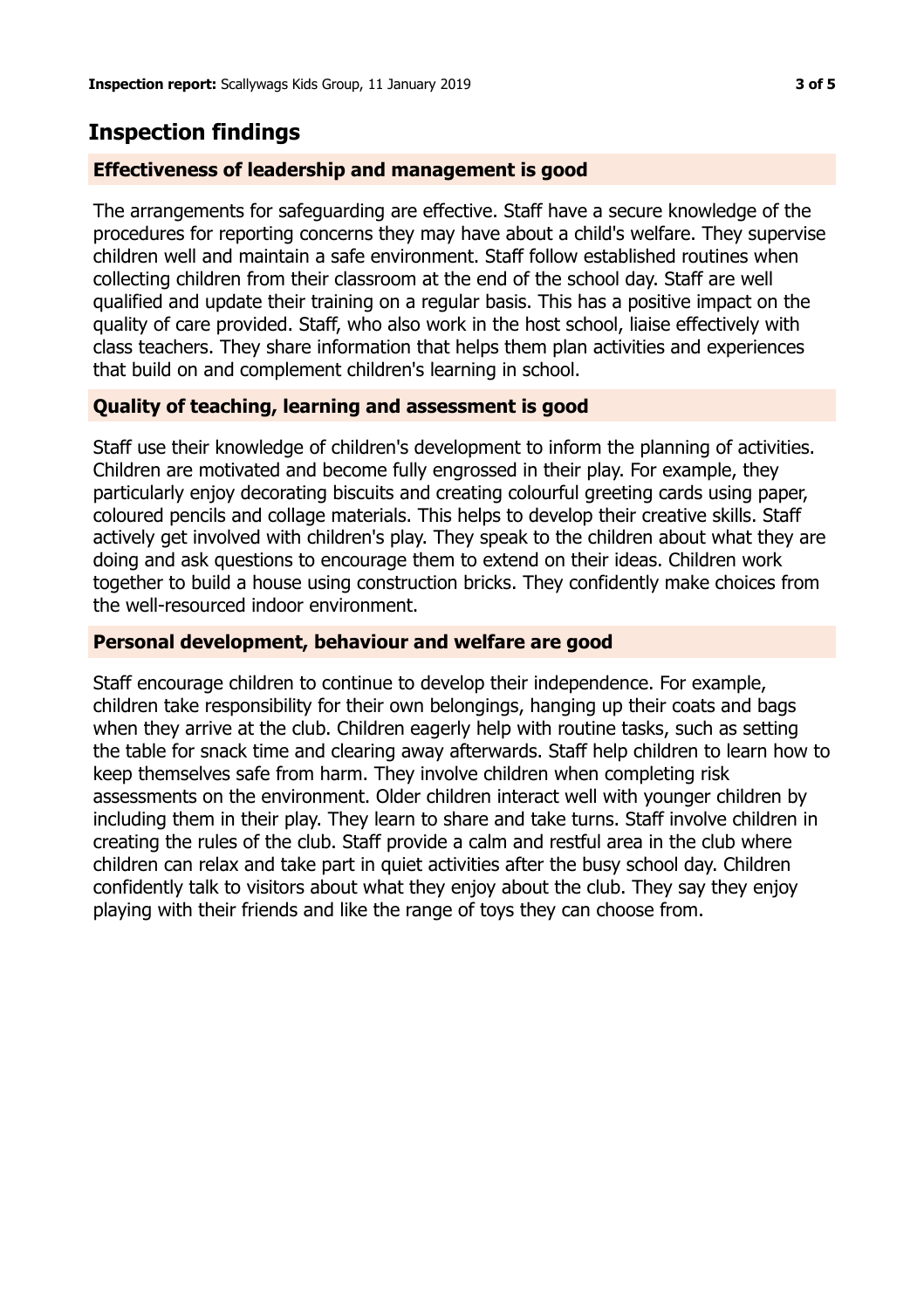## **Setting details**

| Unique reference number                             | EY542372                                                                             |  |
|-----------------------------------------------------|--------------------------------------------------------------------------------------|--|
| <b>Local authority</b>                              | Walsall                                                                              |  |
| <b>Inspection number</b>                            | 10089855                                                                             |  |
| <b>Type of provision</b>                            | Out-of-school day care                                                               |  |
| <b>Registers</b>                                    | Early Years Register, Compulsory Childcare<br>Register, Voluntary Childcare Register |  |
| Day care type                                       | Childcare on non-domestic premises                                                   |  |
| Age range of children                               | $4 - 10$                                                                             |  |
| <b>Total number of places</b>                       | 16                                                                                   |  |
| Number of children on roll                          | 29                                                                                   |  |
| <b>Name of registered person</b>                    | Scallywags Kids Group Limited                                                        |  |
| <b>Registered person unique</b><br>reference number | RP542371                                                                             |  |
| <b>Date of previous inspection</b>                  | Not applicable                                                                       |  |
| <b>Telephone number</b>                             | 07835862031                                                                          |  |

Scallywags Kids Group registered in 2016 and is located in Wednesbury, West Midlands. The club employs two members of childcare staff, both of whom hold appropriate qualifications at level 3. The club is open from 8am until 9am and 3.20pm until 5.30pm, Monday to Friday, during school term time.

This inspection was carried out by Ofsted under sections 49 and 50 of the Childcare Act 2006 on the quality and standards of provision that is registered on the Early Years Register. The registered person must ensure that this provision complies with the statutory framework for children's learning, development and care, known as the early years foundation stage.

Any complaints about the inspection or the report should be made following the procedures set out in the quidance *Complaints procedure: raising concerns and making* complaints about Ofsted, which is available from Ofsted's website: www.ofsted.gov.uk. If you would like Ofsted to send you a copy of the guidance, please telephone 0300 123 4234, or email [enquiries@ofsted.gov.uk.](mailto:enquiries@ofsted.gov.uk)